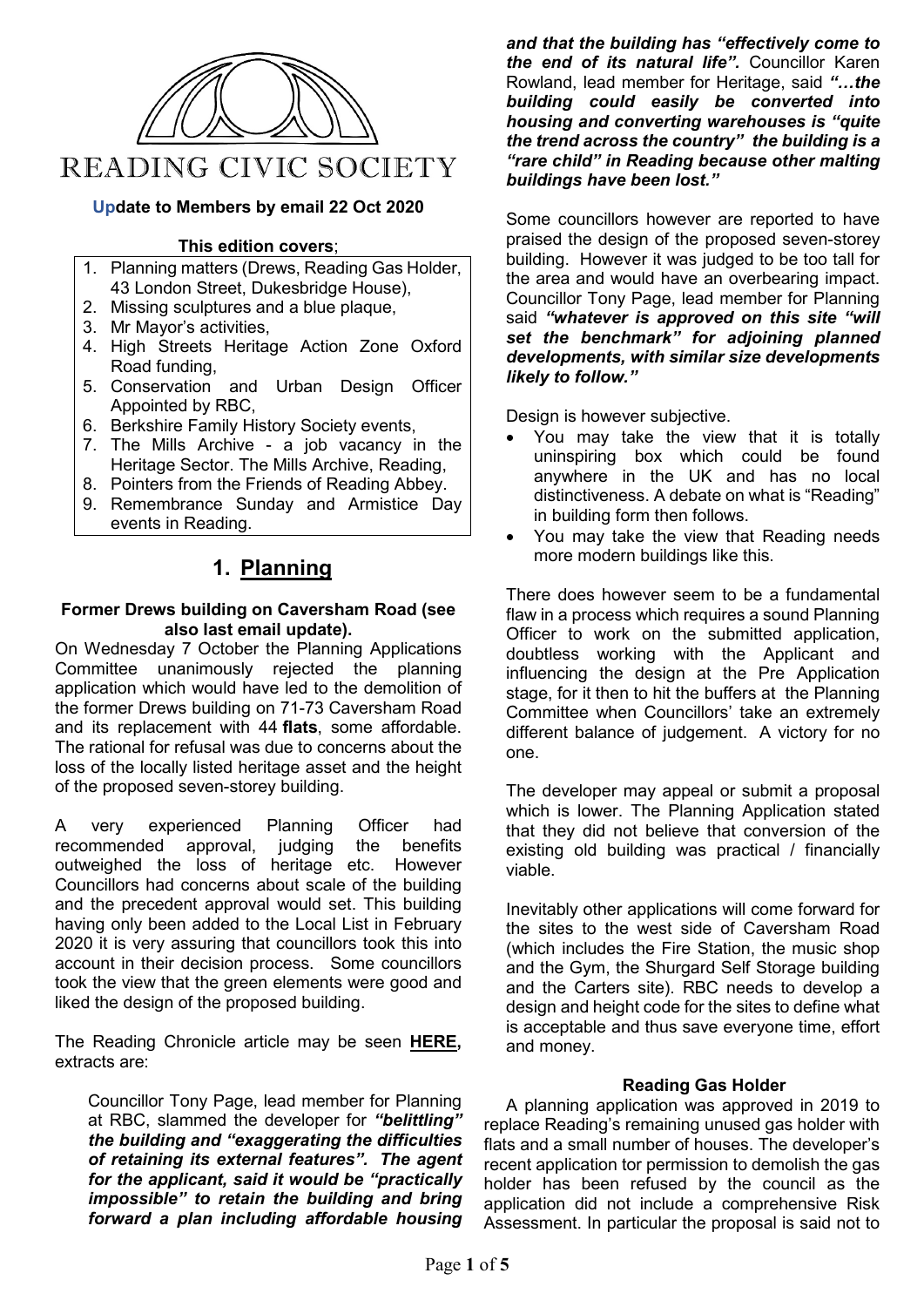have included details of plans to remove the contaminated soil. I understand when the last GHs were removed some of the contaminated soil was removed by canal boat but eventually it was decided to cap over the site and build over that. Inevitably a complex and expensive operation so why the application did not include a comprehensive RA is very hard to understand.

#### **43 London Street**

Some 18 months ago members of the Civic Soc, the CAAC and Cllr Rose Williams meet the new owner of 43 London Street (formerly a dentists and before that a pub) and his team. The aim was to help us to understand, at the Pre-Application stage, proposals to develop the site. We were able to give our feedback which helped to refine the design before the planning application was submitted.

The London Street building (Grade II) is narrow however the site goes back some way with some modern buildings and a car park. We thought the design proposed was of a high standard and innovative, the flats proposed were quite sensibly set out. We recognised it was a challenging site. It was a huge relief that a developer was willing to come forward with a sensitive development and that they wished to make a contribution to affordable housing. Planning consent was rightly given.

However Amanda Martin and I met the agent last week. He highlighted that the scheme took 18 months to gain approval (and wondering how that could be justified). Additionally slow admin by RBC's meant that key documents were not signed until 6 April 2020, well outside of the agreed timelines. This has resulted in £300K of additional costs being incurred, making a tight scheme unaffordable. The developers options as explained to us are; 1. Challenge RBC on the grounds of excessive and unnecessary delays and 2. To revise the planning application to add 3 further flats, adding height at the back of the site and not visible on London **Street** 



Above; Side view of the proposed development (to the right the existing London St buildings) to the left the tall block which will have a floor added (faintly outlined in red)

In our discussion we preferred by far sticking with the original design and scale. We could see however that if the challenge to RBC was not successful the additional units could be acceptable (their design impact was not significant) in extremis. The developer still plans to make the agreed affordable housing and to stick to the agreed quality of design

### **Dukesbridge House**

We also had a Pre- Application discussion with the same agent about this site.

This modern brick building, formerly offices, is the corner building by Duke St Bridge which runs along Duke Street and the Kennet waterside. It was bought by a London Company, Lipman

Properties, 2-3 years ago. <https://www.lipmanproperties.co.uk/about>

Using Permitted Development Rights the company has already started work to convert some the offices along Duke Street to small flats.

We have been in discussion over the last 2 years about ideas for the portion of the building where it abuts Duke St Bridge and runs alongside the Kennet. One proposal included a tall and innovative building with some interesting finishes, it was to house a hotel as well as the inevitable flats. The design idea was totally dismissed by the Planning Officers on height and design grounds. We thought it was "challenging" but had pros, though we had concerns about the impact on views in the Conservation Area.

The latest proposal is to convert the building to a mix of flats ( 20\*1 bed, 12\*2 and 2\*3), there will be some roof terraces. There will be significant work at the level by the Kennet to activate what is now a discouraging walkway and a café will be added. At the back security will be increased to prevent rough sleepers entering a car park area (which is a huge annoyance to the existing tenants) and to manage bin storage more effectively. Three floors will be added (each stepping back from the other) with the surface treatment being a naturally rusting metal finish.

Images of the redeveloped building with the added floors as seen from Duke St and the Kennet are below



It was interesting to hear a comment that "as the construction is cheaper, as are the materials, we don't have to go so high to cover our costs." The current proposal seems to have a relatively minor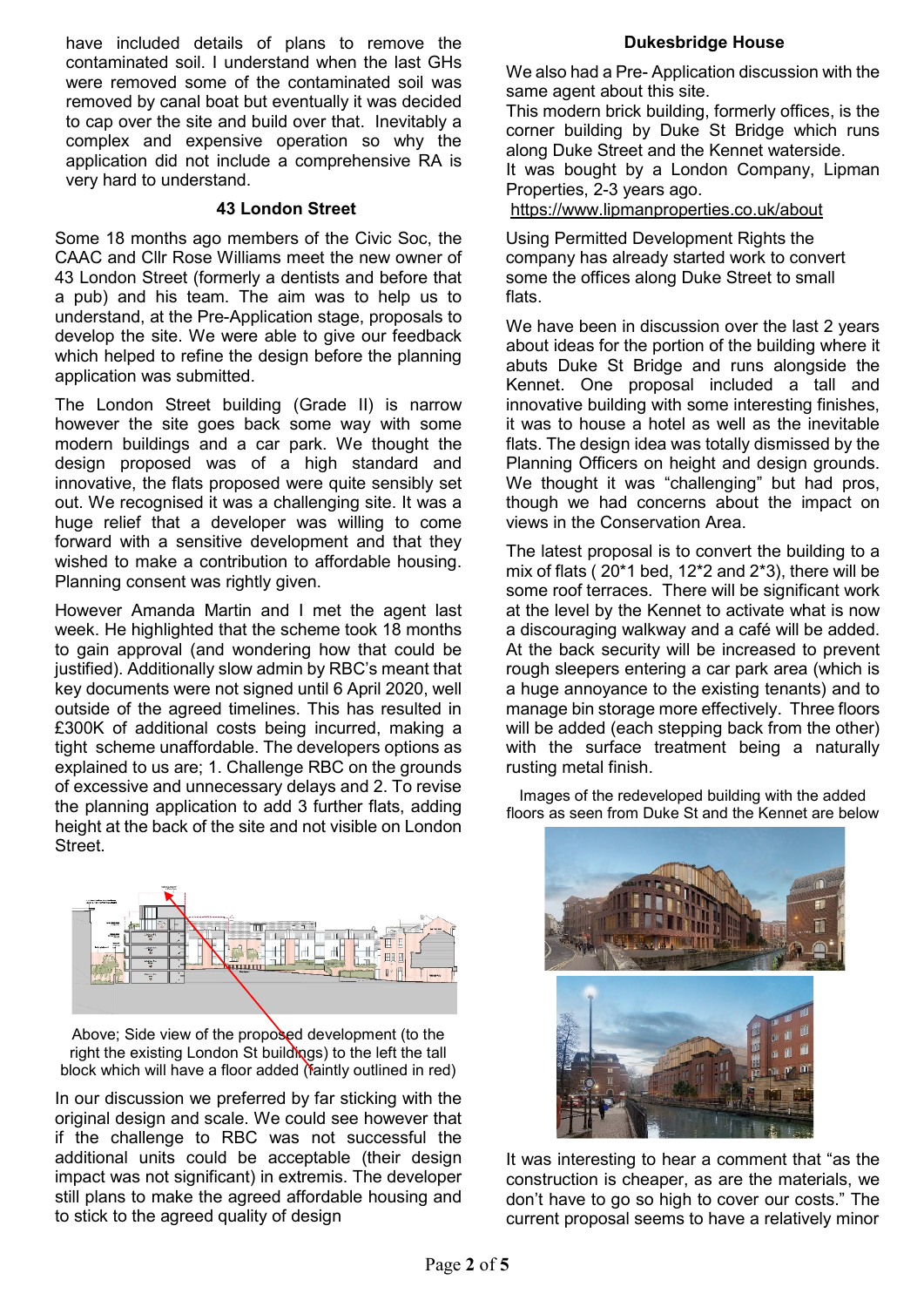impact on the key views in this Conservation Area. We were told the Planning Application will be made within the next few weeks. We will consider our views.

# **2. Missing Sculptures and Blue Plaque**

### **Adam Libby and Karen and Bagged**



**Adam Libby and Karen** (ALK) is an "uninhibited" sculpture of 3 children playing in a private garden by Liz Mulchinok. it was commissioned by Laing Properties in 1983.

Originally sited in a small courtyard, between Minerva House and the Hospitium, it was removed in

when Minerva House was redeveloped/updated. Encouraged by RCS and Cllr Page the developer donated the sculpture to RBC, it was placed in the museum store awaiting a new site**.**



This sculpture (left) was removed from its site by Broad St Mall many years ago.

**Bagged**

Last year I took the opportunity to reminded Cllr Page that these sculptures continued to lounge in the store and asked if there was a plan. He responded with an understandable "we need to allocate funding"

In March 2020 Cllr Page wrote to me indicating the council had now secured some S106 funding which would be allocated to installing the sculptures in new sites. His letter suggested a few possible sites and sought our view on location options. Our response has drawn on a consultation we undertook with members about possible future sites for ALK in 2017 and feedback from CADRA, the Bell Tower Association. Friends of CCG & members of the CAAC. We await a formal proposal about siting from RBC.

## **Blue Plaque to Phoebe Cusden**

Erected on Talbot House, Castle St, in 2018 the costs were funded by the Reading Dusseldorf Association, Reading Civic Society and members of the family. RBC kindly funded the erection for us.



Late last year we noticed that the wooden base for the plaque had started to warp slightly with the damp and was pushing the blue plaque forward, see image below. The risk is that someone with mischief in mind will pull the plaque off. being opposite the "cop shop" is no guarantee of safely. Kerry Renshaw and I have approached a builder to work up a more permanent solution. It is anticipated there will be a

minor cost to fix this which RBC have offered to cover.

# **3. From the Mayor of Reading's Facebook.**

The Mayor, Cllr David Stevens says

*"Recently I met with local historian John Mullaney to discuss the Coronation of the Virgin Stone on display at Reading Museum. This is part 1 in a series of talks arranged by the Friends of Reading Abbey to explore the history of this important site in the run up to the 900th anniversary of the founding of the Abbey."* To watch, please visit – **[HERE](https://www.youtube.com/watch?v=7ZX1iKQp9mQ)**



**The Paul Robeson exhibition**

The Mayor has recently visited Reading Museum to unveil the portrait of the black civil rights pioneer, actor and musical virtuoso Paul Robeson which is part of a display at the Museum celebrating Black History Month. It is part of a major project developed by [the National Portrait](https://www.facebook.com/National-Portrait-Gallery-London-112601342084541/?__cft__%5b0%5d=AZWRg3udtygWbVxZrLVSGAMEqAxQLsXovMxw_0MB1YFZZnCZ0oI5Zud8HwJzx8vKyzooxnvuLtemBYIlmjVZ1EUKsrZInGTIFUMKNfdyEP4SfsiisMo08a1O08JZ_ntXRXhWQyj-AGB8_bMdPyUR4HDqZ1slcS_FL5rFcY9h-d38G1agj7sbu7NsKq3ZgpHODko&__tn__=kK-R)  [Gallery called](https://www.facebook.com/National-Portrait-Gallery-London-112601342084541/?__cft__%5b0%5d=AZWRg3udtygWbVxZrLVSGAMEqAxQLsXovMxw_0MB1YFZZnCZ0oI5Zud8HwJzx8vKyzooxnvuLtemBYIlmjVZ1EUKsrZInGTIFUMKNfdyEP4SfsiisMo08a1O08JZ_ntXRXhWQyj-AGB8_bMdPyUR4HDqZ1slcS_FL5rFcY9h-d38G1agj7sbu7NsKq3ZgpHODko&__tn__=kK-R) Coming Home. Find out more from the Mayor's Facebook page [HERE](https://www.facebook.com/mayorofreading/posts/3539041739485674)

The museum's blog about this is [HERE](https://www.readingmuseum.org.uk/blog/robeson-reading-coming-home-project) The Amanda referred to is Civic Society member Amanda Martin who discovered an image of Paul Robson at the Town Hall. Amanda tells us separately that in 1959 she saw Paul Robeson play Othello in Stratford with Sam Wanamaker as Iago and comments that it was "Surprisingly enterprising for a school trip".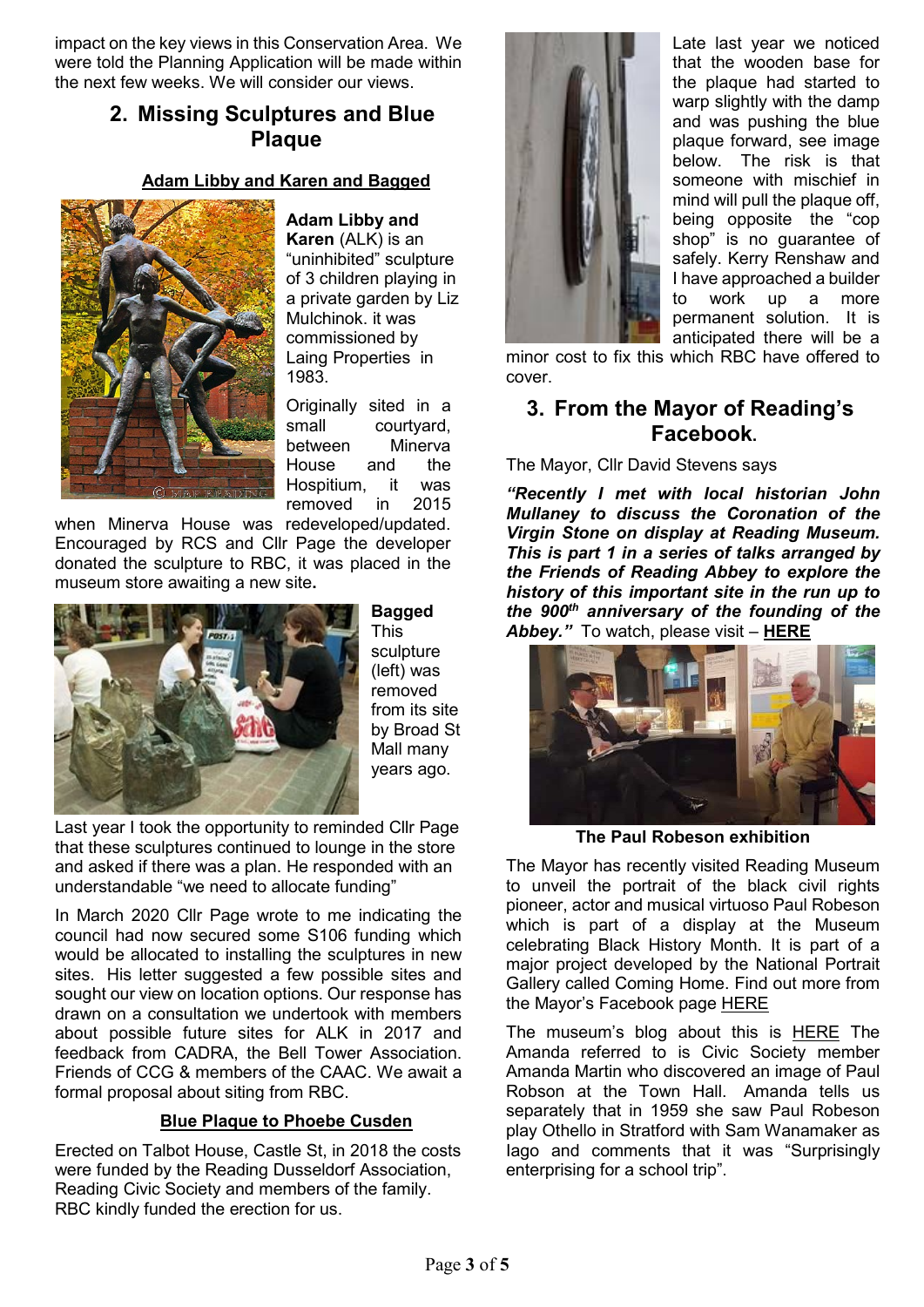# **4. High Streets Heritage Action Zone Funding**

RBC has been awarded just over £9K from Historic England, to initiate four 'Community Story Telling' activities focussed around the Oxford Road in west Reading.

RBC has appointed two people (part time) to its High Streets Heritage Action Zone (HSHAZ) team. "*They will work with partners, including Reading University, and will look to engage with Oxford Road area communities to explore people's real stories of the area to amplify the local heritage and rich multicultural history of the road*." The plans include;

1.The Oxford Road Storyboard – focusing on identifying "Who we are" as a theme that brings to light all the fabulous stories along the Oxford Road;

2.Oxford Road shop window art gallery – bringing together local communities, shop keepers and local artists to re-imagine shop fronts and other parts of the high street as gallery and spaces;

3.A Story-telling promenade performance along the Oxford Road (also filmed and shared online);

4. Creative and inventive Covid public safety artwork interventions which link to both heritage and the Oxford Road businesses.

Thanks to Evelyn Williams we have highlighted that some of this work was undertaken several years ago by the Museum, and volunteers, and that in some instances just an update may be required.

# 5. **Conservation and Urban Design Officer (CUDO) Appointed**.

In September a full time CUDO joined the staff of RBC. Bruce Edgar. We have yet to meet him, he has probably been inundated with requests from RBC colleagues, and work. Evelyn Williams has invited him to take part in a Conservation Area Advisory Committee meeting in the near future.

This is a significant improvement in resources. For several years Reading has hired in the existing Heritage Consultant Jonathan Mullis for one day a week, despite his best efforts there was only so much which could be done in a day. We presume the services of Mr Mullis have now been curtailed.

# **6. Berkshire Family History Society Events**

Jan Brown of the BFHS sends me fliers in the hope that their events which might be of interest to members. The links to the events, and how to book, are provided below:-

• 22 October John Painter– Secretary of the Friends of Reading Abbey will give a talk about the Abbey.

[https://berksfhs.org/events/reading-abbey](https://berksfhs.org/events/reading-abbey-online-talk/)[online-talk/](https://berksfhs.org/events/reading-abbey-online-talk/)

• 31 October – Beginning your Family History by Peter Bevan

[https://berksfhs.org/events/beginning-your-family](https://berksfhs.org/events/beginning-your-family-history-online-talk/)[history-online-talk/](https://berksfhs.org/events/beginning-your-family-history-online-talk/)

• 5 November Living though the English Civil War by Catherine Sampson.

[https://berksfhs.org/events/living-through-the](https://berksfhs.org/events/living-through-the-english-civil-war-online-talk/)[english-civil-war-online-talk/](https://berksfhs.org/events/living-through-the-english-civil-war-online-talk/)

Tickets are £5 each but there is a discount for all three booked together.

• 19 November The history of the Fair Mile Hospital, Cholsey by County Archivist Mark **Stevens** 

[https://berksfhs.org/events/the-fair-mile-hospital](https://nam02.safelinks.protection.outlook.com/?url=https%3A%2F%2Fberksfhs.org%2Fevents%2Fthe-fair-mile-hospital-online-talk%2F&data=02%7C01%7C%7Ce7a52966e46448a169f708d86b939565%7C84df9e7fe9f640afb435aaaaaaaaaaaa%7C1%7C0%7C637377628962165380&sdata=oOUGAbxUo%2FqSqfX13Sz5QOwtJPBSdiQR%2B0oApFKBWHU%3D&reserved=0)[online-talk/](https://nam02.safelinks.protection.outlook.com/?url=https%3A%2F%2Fberksfhs.org%2Fevents%2Fthe-fair-mile-hospital-online-talk%2F&data=02%7C01%7C%7Ce7a52966e46448a169f708d86b939565%7C84df9e7fe9f640afb435aaaaaaaaaaaa%7C1%7C0%7C637377628962165380&sdata=oOUGAbxUo%2FqSqfX13Sz5QOwtJPBSdiQR%2B0oApFKBWHU%3D&reserved=0)

# **7. Job vacancy in the Heritage Industry**

One of my roles is Hon Sec of the Watlington House Trust in Reading. One of our tenants is the Mills Archive Trust, everything you ever would want to know about Milling and then more. [https://new.millsarchive.org](https://new.millsarchive.org/) . They received the Queens Award for Voluntary Service in 2019.



Their Director, Liz Bartram, tells me they are recruiting for a new role, that of Development Manager. To quote Liz "*The Development Manager will be responsible for growing income to cover core costs and allow for sustainable growth. The ideal person will be passionate about heritage and be a strategic thinker"*. It is a permanent post, based in a Grade II\* building in central Reading, the pay range is £25,00-£27,500 per annum depending on experience. The link which follows takes you to the job advert on the Guardian Jobs website [https://jobs.theguardian.com/job/7098960/develo](https://eur05.safelinks.protection.outlook.com/?url=https%3A%2F%2Fjobs.theguardian.com%2Fjob%2F7098960%2Fdevelopment-manager%2F%3FTrackID%3D8&data=04%7C01%7C%7Cae6eaa3333e24fa4002208d875c4e083%7C84df9e7fe9f640afb435aaaaaaaaaaaa%7C1%7C0%7C637388835720715662%7CUnknown%7CTWFpbGZsb3d8eyJWIjoiMC4wLjAwMDAiLCJQIjoiV2luMzIiLCJBTiI6Ik1haWwiLCJXVCI6Mn0%3D%7C1000&sdata=cDPW5Q0p5xnZmcMJwTeT%2FlCdLJEL9C7qyKsJBmVLaqc%3D&reserved=0) [pment-manager/?TrackID=8](https://eur05.safelinks.protection.outlook.com/?url=https%3A%2F%2Fjobs.theguardian.com%2Fjob%2F7098960%2Fdevelopment-manager%2F%3FTrackID%3D8&data=04%7C01%7C%7Cae6eaa3333e24fa4002208d875c4e083%7C84df9e7fe9f640afb435aaaaaaaaaaaa%7C1%7C0%7C637388835720715662%7CUnknown%7CTWFpbGZsb3d8eyJWIjoiMC4wLjAwMDAiLCJQIjoiV2luMzIiLCJBTiI6Ik1haWwiLCJXVCI6Mn0%3D%7C1000&sdata=cDPW5Q0p5xnZmcMJwTeT%2FlCdLJEL9C7qyKsJBmVLaqc%3D&reserved=0)

Please feel free to share the information if you know people who you think might be interested.

# **8. A few pointers from the Friends of Reading Abbey, thanks to John Painter, are below**

## **Twilight Trail**

A reminder that Reading Borough Council, Reading UK and the Reading BID have come together this year to create a Christmas light trail